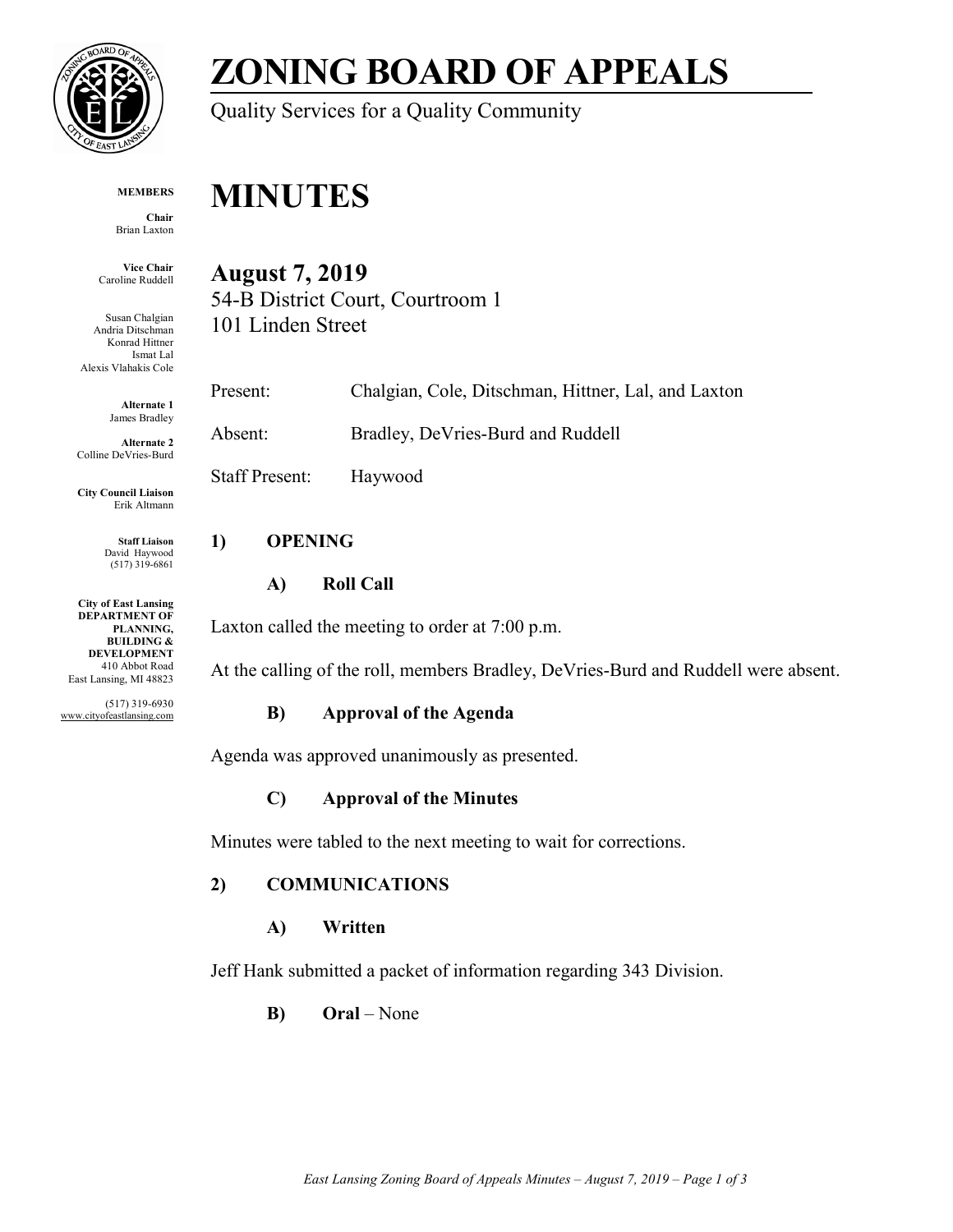#### **3) NEW BUSINESS**

A public hearing will be held to consider an application from D.J.H Realty Inc. and John Hudgins for the property located at 343 Division Street,in the R-2, Medium Density Single-Family Residential, zoning district and the R-O-1 Residential Rental Restriction Overlay District for a variance from the following requirement of Chapter 50 – Zoning of the Code of the City of East Lansing:

*Section 50-262(3)d. – The keeping of not more than one roomer by an owner residing in a single-family dwelling, except that a person owning a singlefamily dwelling on the effective date of Ordinance No. 900 shall be permitted to keep two roomers while continuing to own and reside in the dwelling. The maximum occupancy shall not exceed three unrelated persons, including the owner, for an owner-occupied dwelling or two unrelated persons for a non-owner-occupied dwelling. For the purposes of this subsection, persons comprising a "domestic unit" as defined under "Family" in section 50-6 shall be deemed related persons.*

The applicant is proposing to convert the existing single-family dwelling from a Class II rental license, which permits the occupancy for up four unrelated persons, where one of the four must be the owner, to a Class IV rental license, which would permit the occupancy for up to four unrelated persons without the requirement for an owner to reside in the dwelling.

Laxton asked the applicant if he wanted to continue with the appeal this evening due to lack of a full Board.

Jeffrey Ray, attorney for the applicant, 2500 Lake Lansing Road, addressed the Board and stated they would like to adjourn to the September 4, 2019 meeting.

- **4) OLD BUSINESS** None
- **5) STAFF REPORTS** None

#### **6) BOARD MEMBER CONCERNS**

Haywood asked the Board if they prefer paper copies of the packet or only an electronic version. Chalgian asked for electronic version only.

Haywood stated Tim Dempsey has stepped down as Director of Planning Building and Development

#### **7) ANNOUNCEMENTS**